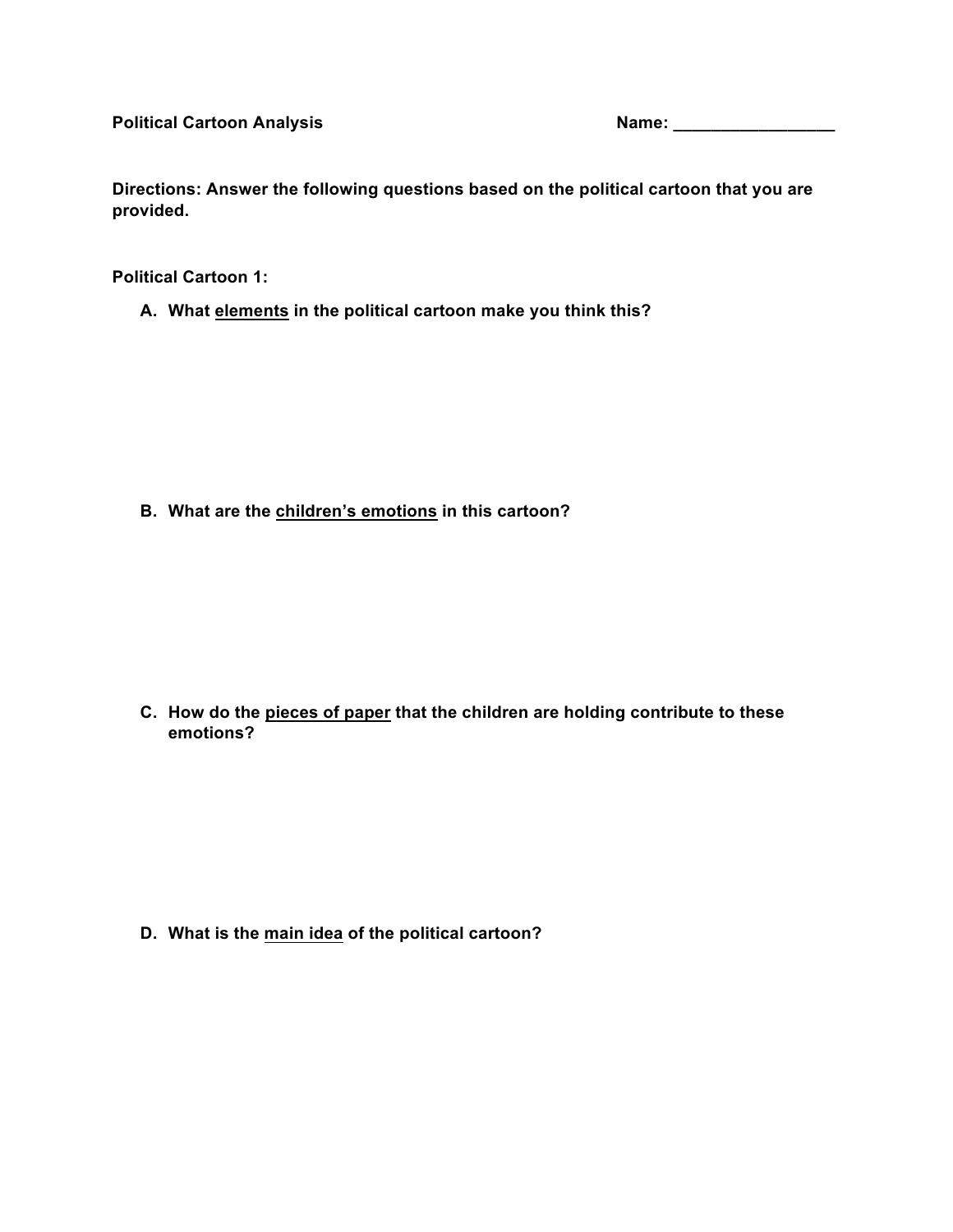**Directions: Answer the following questions based on the political cartoon that you are provided.** 

**Political Cartoon 2:**

**A. What elements in the political cartoon make you think this?** 

**B. What is causing the man to shrink in size?**

**C. Who is the man talking to?**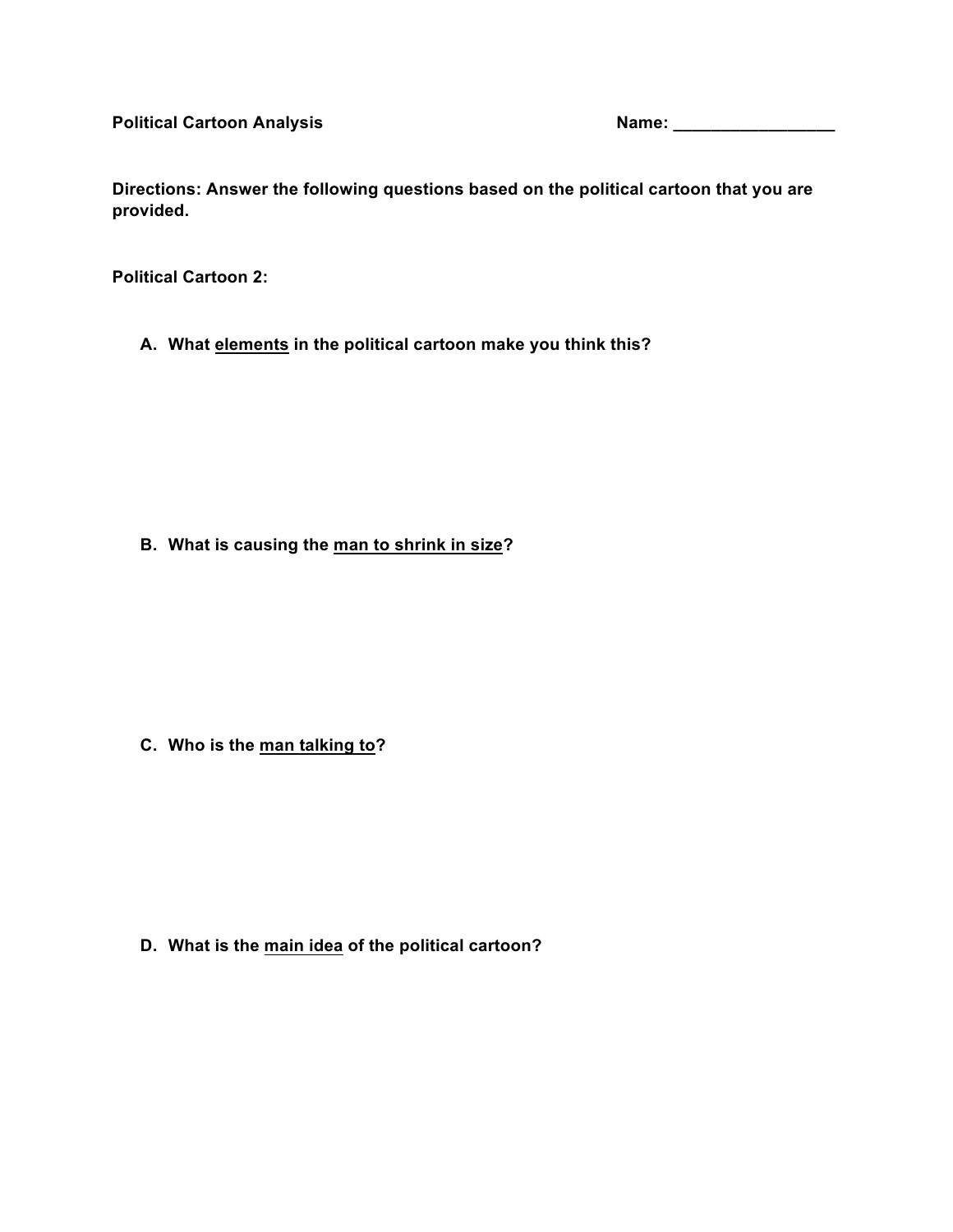**Directions: Answer the following questions based on the political cartoon that you are provided.** 

**Political Cartoon 3:** 

**A. What elements in the political cartoon make you think this?** 

**B. Who is seen driving the truck? What might this represent?**

**C. What is the miracle that the man is referring to?**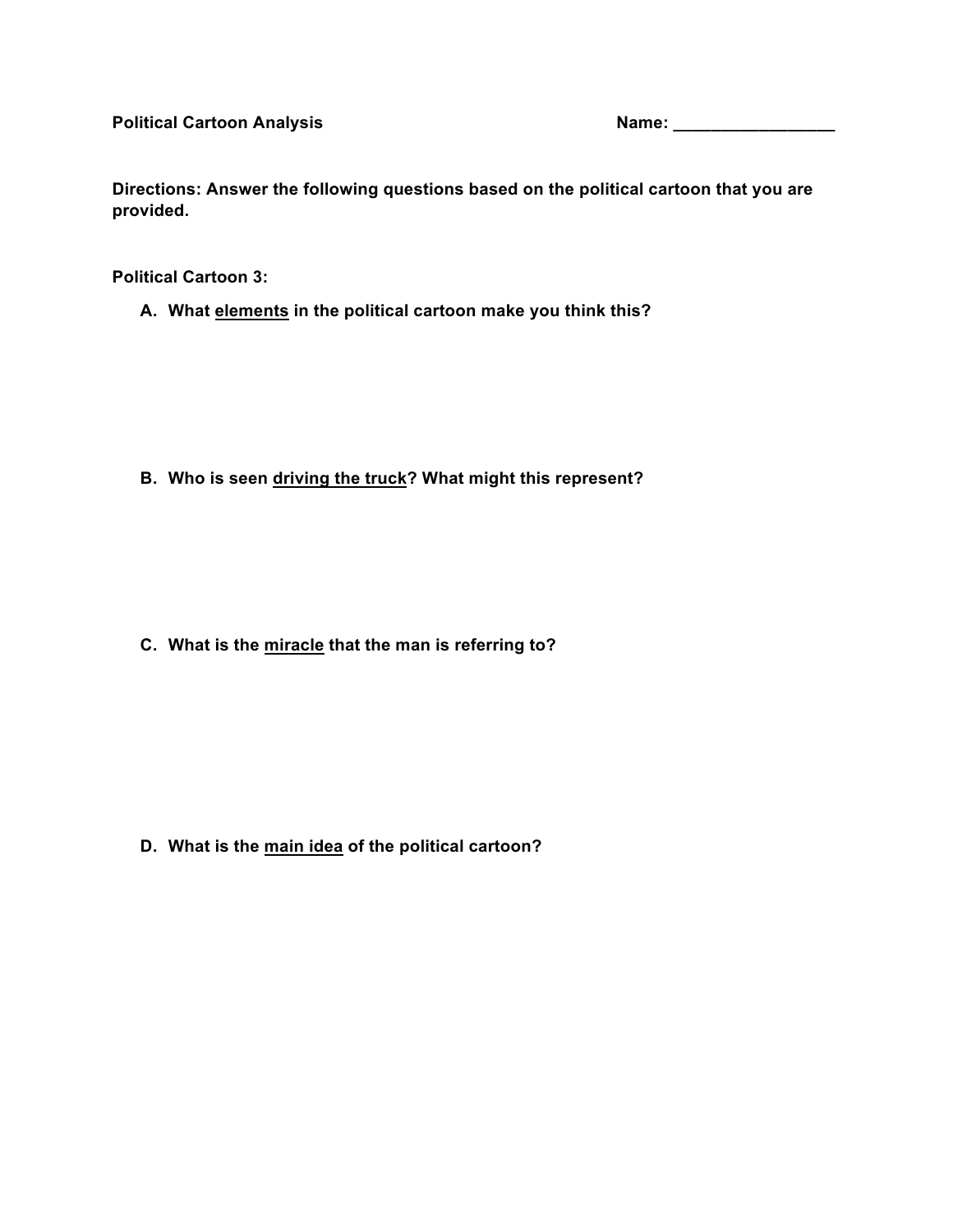**Directions: Answer the following questions based on the political cartoon that you are provided.** 

**Political Cartoon 4:** 

**A. What elements in the political cartoon make you think this?** 

**B. The cartoon says, "road to recovery". What is being recovered?**

**C. Why is government intervention represented as a large block?**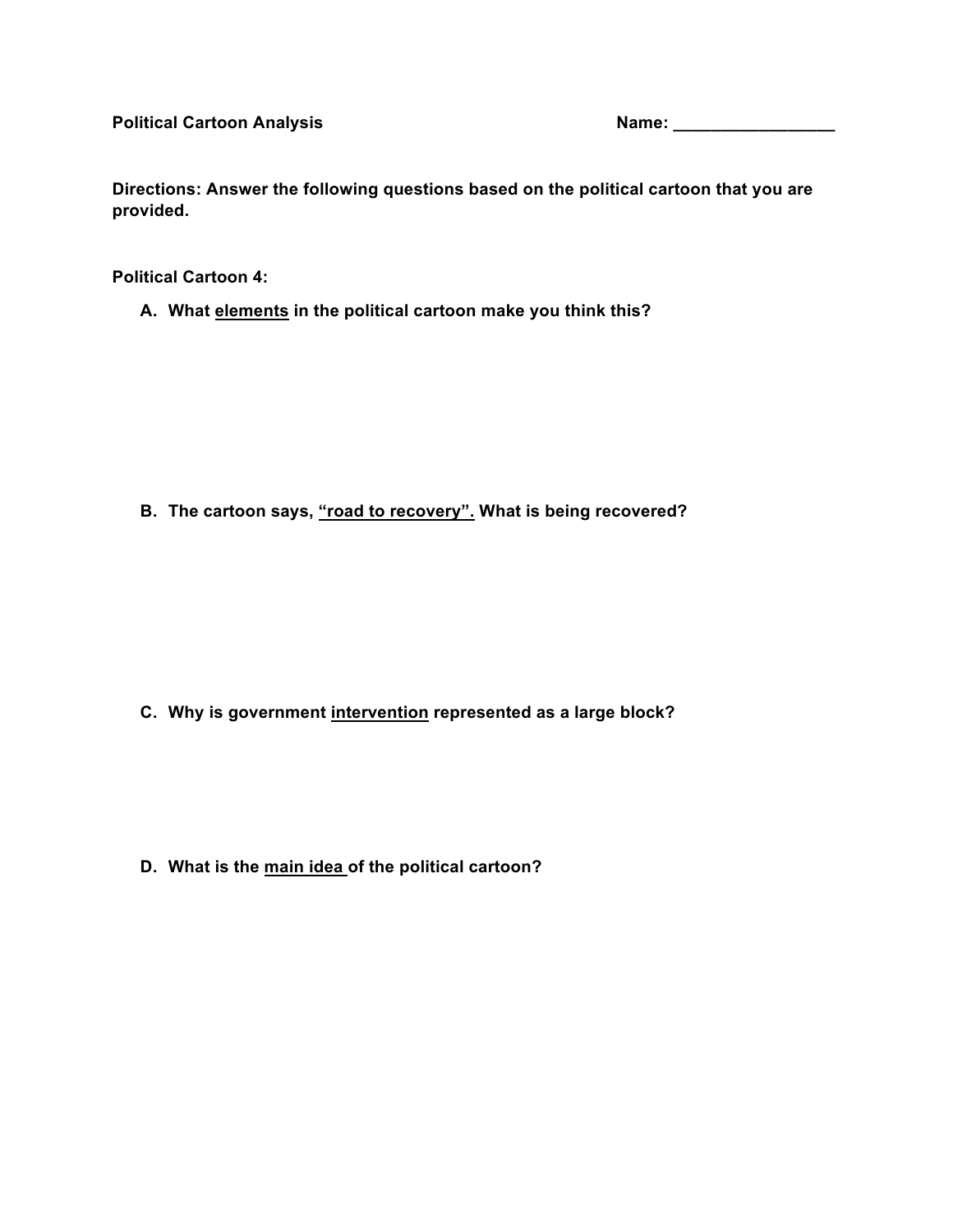Political Cartoon Analysis **Name:** Name: Name: Name: Name: Name: Name: Name: Name: Name: Name: Name: Name: Name: Name: Name: Name: Name: Name: Name: Name: Name: Name: Name: Name: Name: Name: Name: Name: Name: Name: Name: N

**Directions: Answer the following questions based on the political cartoon that you are provided.** 

**Political Cartoon 5:**

**A. What elements in the political cartoon make you think this?** 

**B. Who does the wolf represent?**

**C. The wolf is holding a hammer and sickle, referencing the Soviet Union. What point is the author trying to make?**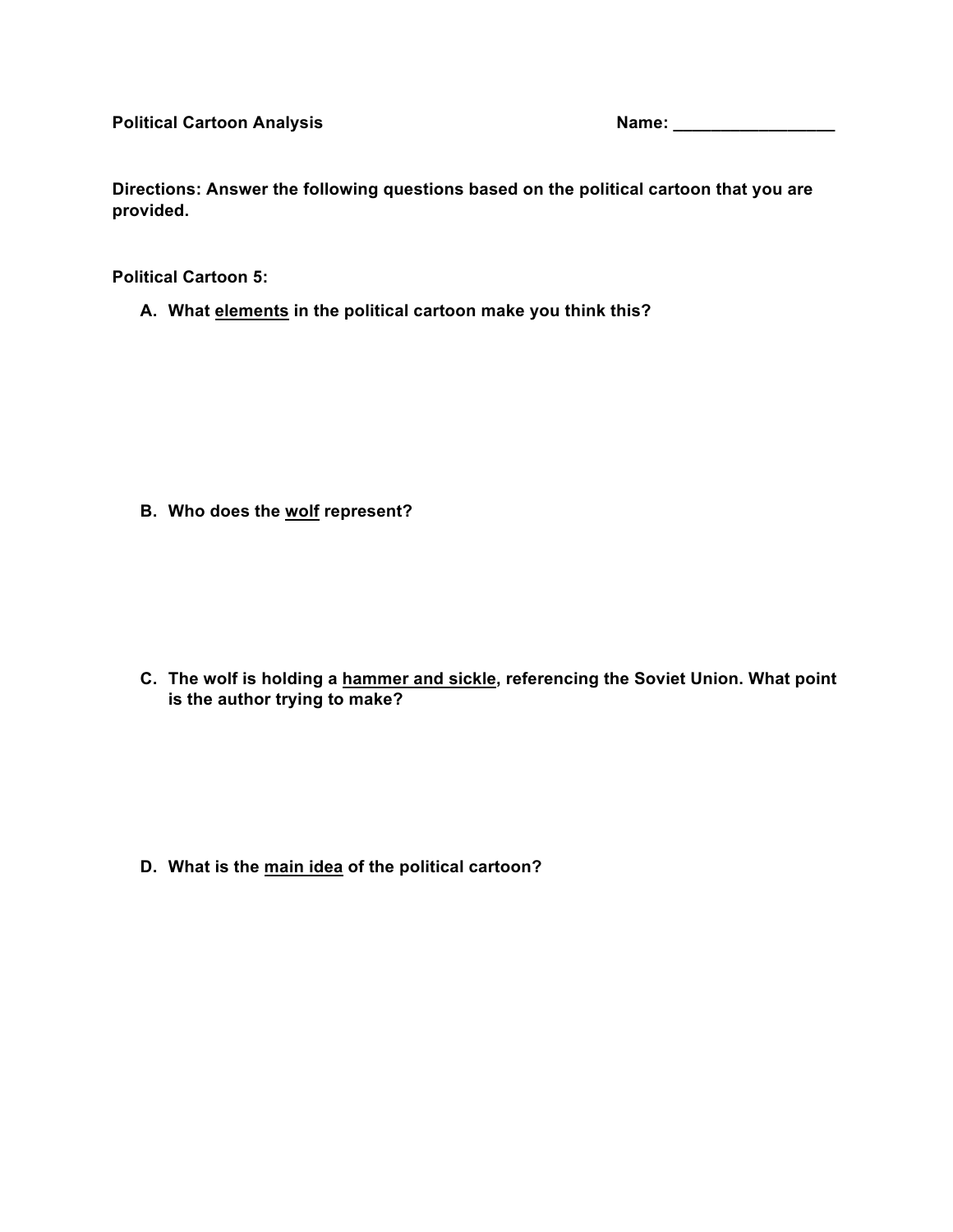**Directions: Answer the following questions based on the political cartoon that you are provided.** 

**Political Cartoon 6:** 

**A. What elements in the political cartoon make you think this?** 

**B. Why is the man on the right shown in water?**

**C. Where might this man work?**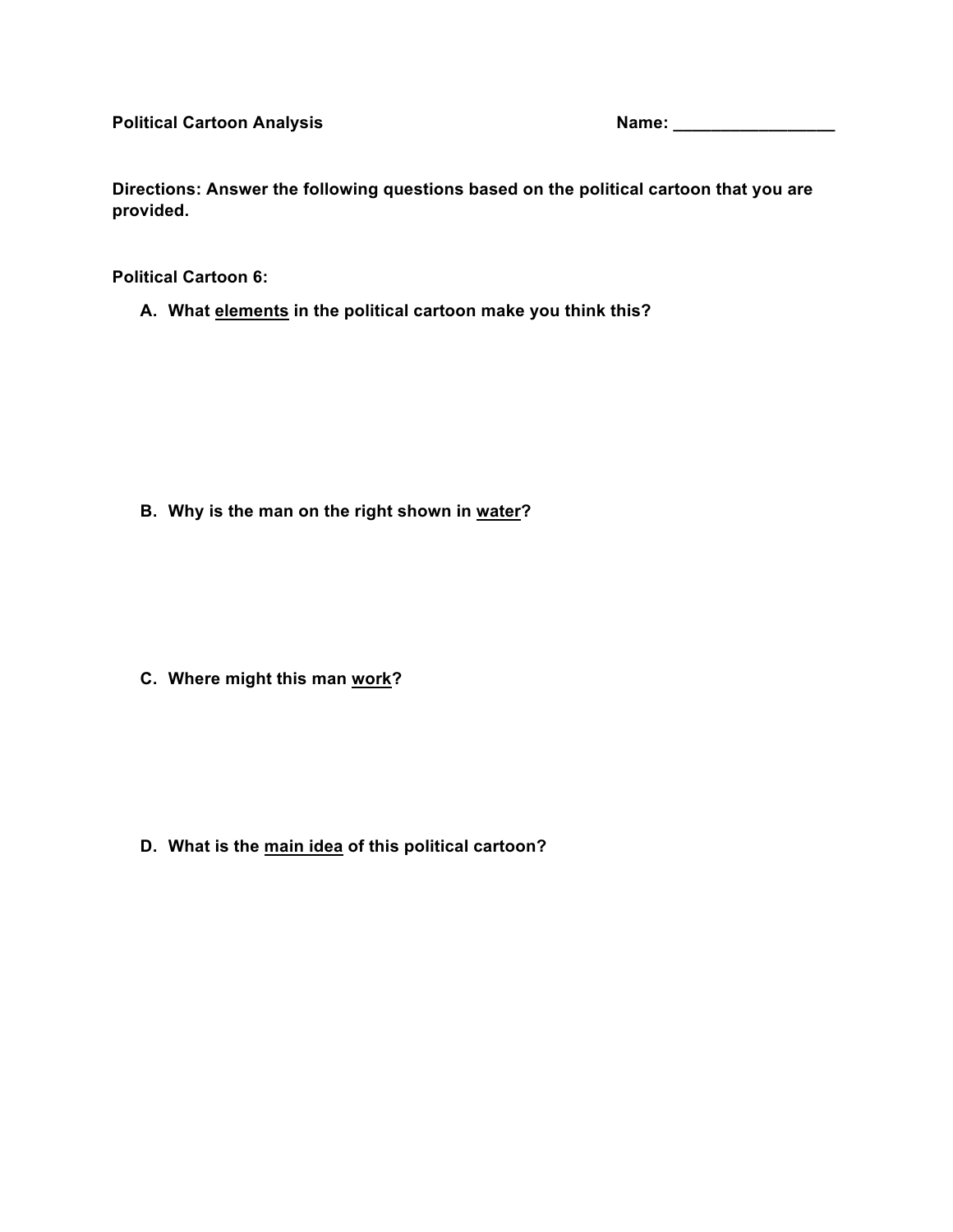**Directions: Answer the following questions based on the political cartoon that you are provided.** 

**Political Cartoon 7:** 

**A. What elements in the political cartoon make you think this?** 

**B. What is Santorum saying is an excuse for more government control?**

**C. Is Santorum pro big government or anti big government?**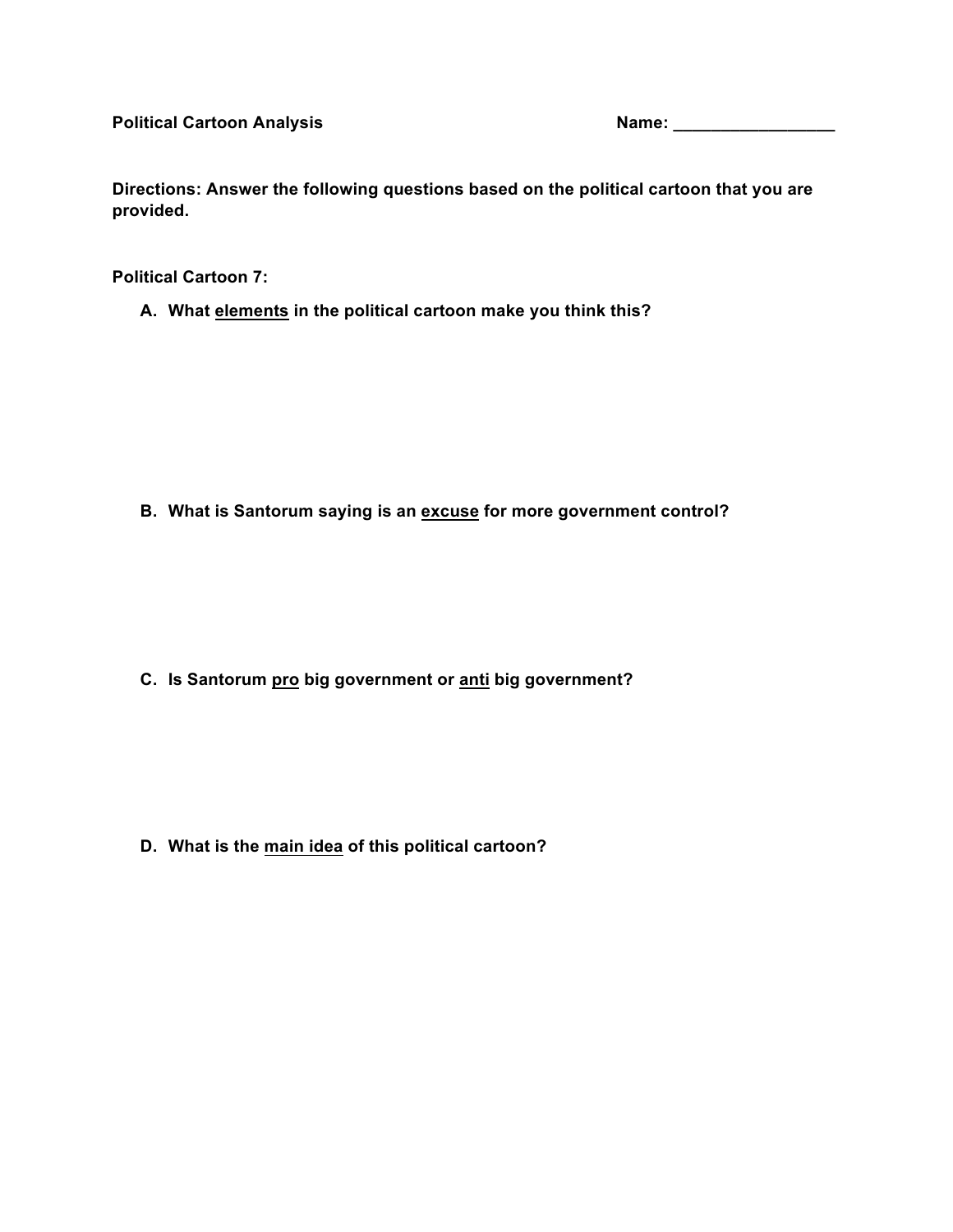Political Cartoon Analysis **Name:** Name: Name: Name: Name: Name: Name: Name: Name: Name: Name: Name: Name: Name: Name: Name: Name: Name: Name: Name: Name: Name: Name: Name: Name: Name: Name: Name: Name: Name: Name: Name: N

**Directions: Answer the following questions based on the political cartoon that you are provided.** 

**Political Cartoon 8:** 

**A. What elements in the political cartoon make you think this?** 

**B. Who does the elephant represent?**

**C. What does she mean when she says "the focus on my uterus"?**